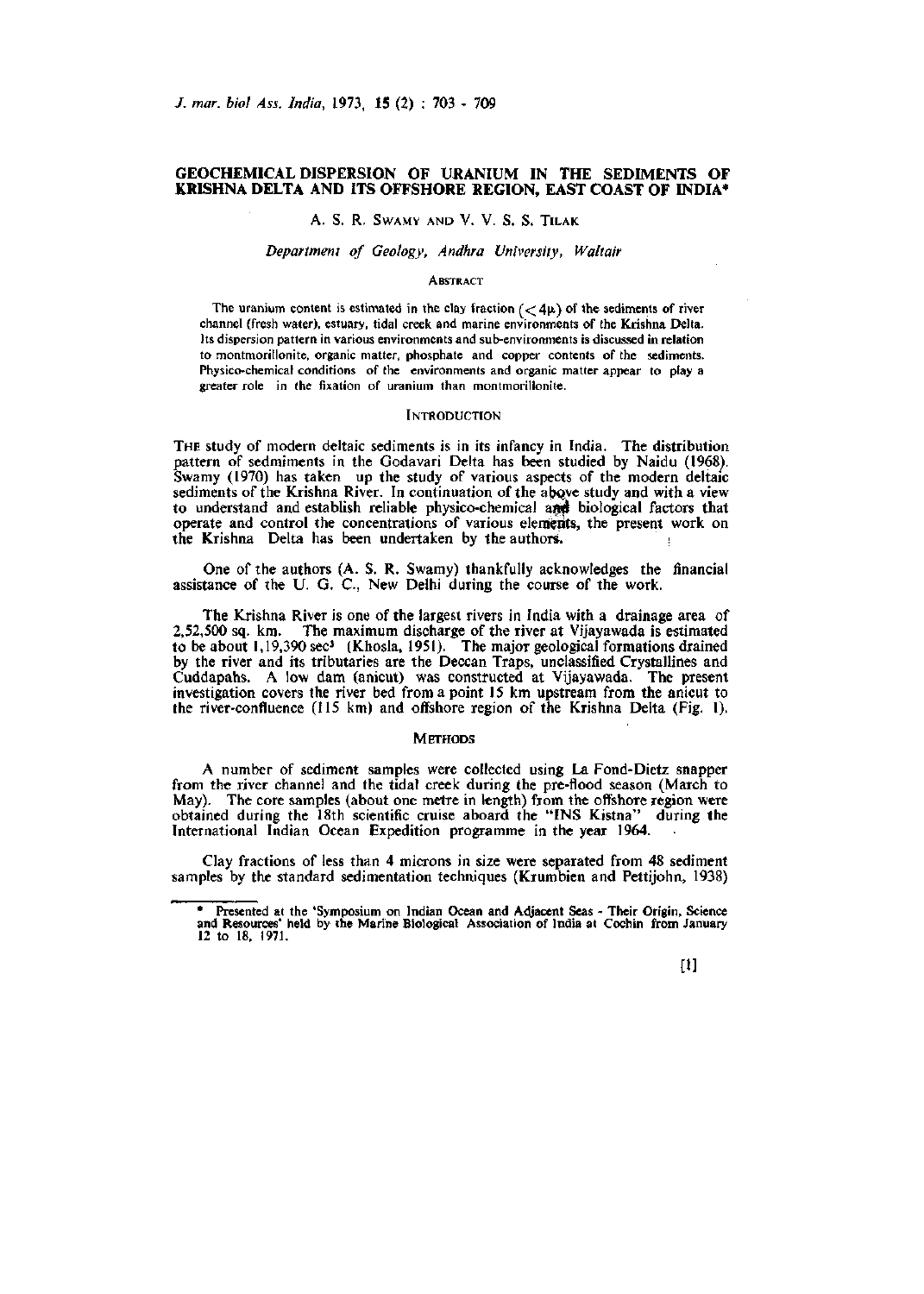and were analysed for uranium, copper, phosphate and organic matter. The methods of analyses are given in Table 1.

TABLE 1. Methods of Analyses

| Constituents    | <b>Analytical Technique</b>                   | Method of analysis<br>followed<br>(Ref.) |
|-----------------|-----------------------------------------------|------------------------------------------|
| Uranium         | Flurometer (Jarrel-Ash,<br>G. M. Type) Mark V | Geier and Holland (1957)                 |
| Copper          | Colorimeter                                   | Sandell (1950)                           |
| Total phosphate | Klett-Summerson<br>photoelectric colorimeter  | Rochford (1951)                          |
| Organic matter  | Volumetric                                    | (1935)<br>Allison                        |



Fig. 1. Location of samples in different environments of the Krishna delta,

**RESULTS** 

The results of the analyses are presented in Table 2. The uranium content averages 1.8 ppm in the fresh water sediments above the anicut and increases down-<br>stream upto a distance of 25 km. On an average, the concentration

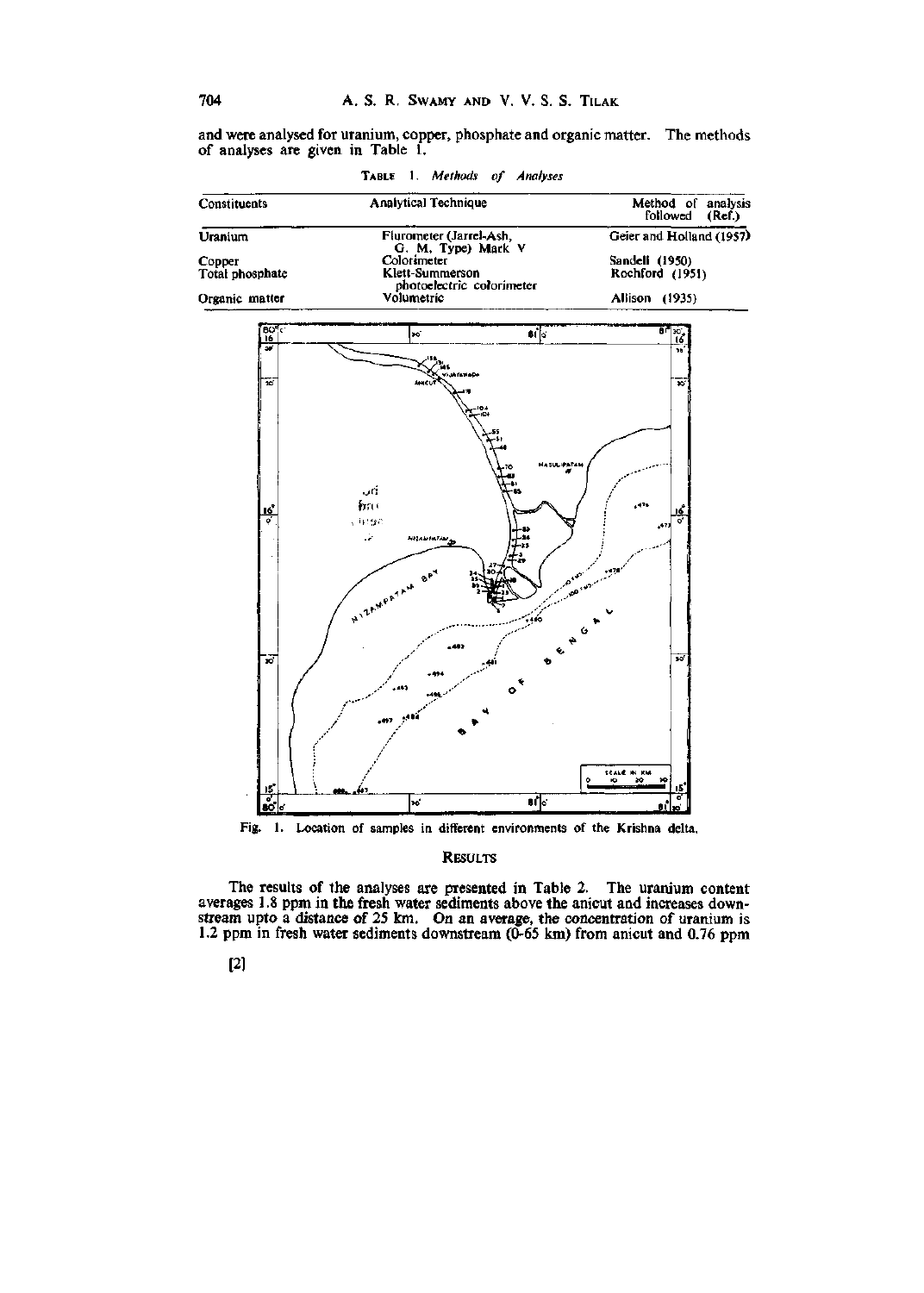| 1<br>ļ<br>ı<br>i<br>I<br>2 |
|----------------------------|
|                            |
| J<br>י<br>יוני             |
| ì<br>t                     |

| (Below anicut)<br>(above anicut)<br>Marine<br>River channel<br>Tidal creek<br>24<br>23<br>2<br>2<br>2<br>83<br>477<br>34<br>\$32282<br>ê<br>480<br>Ξ<br>៑<br>$\Xi$<br>ē<br>145<br>5<br>님.<br>æ<br>2532<br>했어춣님않으<br>ងន្លង<br><b>CA</b><br>ㅋㅋ쁘ㅋㅎ<br>ᅴ쁴ᄜᅴ<br>ㅋㅋㅋㅋ<br>۹.<br>مې<br>۶<br>eeddaddee<br>e<br>cooon---<br>nawwowa<br>ి<br>5.444<br>÷.<br>ebbn<br>$\frac{55}{20}$<br>고구구<br>9<br>$\sim$ $-$<br>۴.<br>$\bullet$<br>œ<br><b>ထယတ</b> လ<br>∞⊸⇔<br>$0.4000-10001$<br>ю<br>م د<br>۱o<br>$\omega$ as<br>œ<br>۰<br>سا لہ<br><b>887788887887872</b><br><b>EZEZZEUEZ 1250 1250 1253</b><br>BSQ8238878<br>332<br>$\frac{4}{3}$ 822 | Sample No.    | Uranium<br>uudd | Copper<br>uudd | Phosphate<br>≿ |                                                                |
|--------------------------------------------------------------------------------------------------------------------------------------------------------------------------------------------------------------------------------------------------------------------------------------------------------------------------------------------------------------------------------------------------------------------------------------------------------------------------------------------------------------------------------------------------------------------------------------------------------------------------------|---------------|-----------------|----------------|----------------|----------------------------------------------------------------|
|                                                                                                                                                                                                                                                                                                                                                                                                                                                                                                                                                                                                                                | River channel |                 |                |                |                                                                |
|                                                                                                                                                                                                                                                                                                                                                                                                                                                                                                                                                                                                                                |               |                 |                |                |                                                                |
|                                                                                                                                                                                                                                                                                                                                                                                                                                                                                                                                                                                                                                |               |                 |                |                | $\frac{0.000}{0.34}$                                           |
|                                                                                                                                                                                                                                                                                                                                                                                                                                                                                                                                                                                                                                |               |                 |                |                |                                                                |
|                                                                                                                                                                                                                                                                                                                                                                                                                                                                                                                                                                                                                                |               |                 |                |                |                                                                |
|                                                                                                                                                                                                                                                                                                                                                                                                                                                                                                                                                                                                                                |               |                 |                |                |                                                                |
|                                                                                                                                                                                                                                                                                                                                                                                                                                                                                                                                                                                                                                |               |                 |                |                |                                                                |
|                                                                                                                                                                                                                                                                                                                                                                                                                                                                                                                                                                                                                                |               |                 |                |                |                                                                |
|                                                                                                                                                                                                                                                                                                                                                                                                                                                                                                                                                                                                                                |               |                 |                |                |                                                                |
|                                                                                                                                                                                                                                                                                                                                                                                                                                                                                                                                                                                                                                |               |                 |                |                |                                                                |
|                                                                                                                                                                                                                                                                                                                                                                                                                                                                                                                                                                                                                                |               |                 |                |                |                                                                |
|                                                                                                                                                                                                                                                                                                                                                                                                                                                                                                                                                                                                                                |               |                 |                |                |                                                                |
|                                                                                                                                                                                                                                                                                                                                                                                                                                                                                                                                                                                                                                |               |                 |                |                |                                                                |
|                                                                                                                                                                                                                                                                                                                                                                                                                                                                                                                                                                                                                                | Estuary       |                 |                |                |                                                                |
|                                                                                                                                                                                                                                                                                                                                                                                                                                                                                                                                                                                                                                |               |                 |                |                |                                                                |
|                                                                                                                                                                                                                                                                                                                                                                                                                                                                                                                                                                                                                                |               |                 |                |                |                                                                |
|                                                                                                                                                                                                                                                                                                                                                                                                                                                                                                                                                                                                                                |               |                 |                |                |                                                                |
|                                                                                                                                                                                                                                                                                                                                                                                                                                                                                                                                                                                                                                |               |                 |                |                |                                                                |
|                                                                                                                                                                                                                                                                                                                                                                                                                                                                                                                                                                                                                                |               |                 |                |                |                                                                |
|                                                                                                                                                                                                                                                                                                                                                                                                                                                                                                                                                                                                                                |               |                 |                |                |                                                                |
|                                                                                                                                                                                                                                                                                                                                                                                                                                                                                                                                                                                                                                |               |                 |                |                |                                                                |
|                                                                                                                                                                                                                                                                                                                                                                                                                                                                                                                                                                                                                                |               |                 |                |                |                                                                |
|                                                                                                                                                                                                                                                                                                                                                                                                                                                                                                                                                                                                                                |               |                 |                |                |                                                                |
|                                                                                                                                                                                                                                                                                                                                                                                                                                                                                                                                                                                                                                |               |                 |                |                |                                                                |
|                                                                                                                                                                                                                                                                                                                                                                                                                                                                                                                                                                                                                                |               |                 |                |                |                                                                |
|                                                                                                                                                                                                                                                                                                                                                                                                                                                                                                                                                                                                                                |               |                 |                |                |                                                                |
|                                                                                                                                                                                                                                                                                                                                                                                                                                                                                                                                                                                                                                |               |                 |                |                |                                                                |
|                                                                                                                                                                                                                                                                                                                                                                                                                                                                                                                                                                                                                                |               |                 |                |                |                                                                |
|                                                                                                                                                                                                                                                                                                                                                                                                                                                                                                                                                                                                                                |               |                 |                |                |                                                                |
|                                                                                                                                                                                                                                                                                                                                                                                                                                                                                                                                                                                                                                |               |                 |                |                |                                                                |
|                                                                                                                                                                                                                                                                                                                                                                                                                                                                                                                                                                                                                                |               |                 |                |                |                                                                |
|                                                                                                                                                                                                                                                                                                                                                                                                                                                                                                                                                                                                                                |               |                 |                |                | ෧෧෧෧෧෧෧෧෧෧෧෧෧෧෧෧෧෧<br><u>෨෯෯෨෯෯෯෯෯෯෯</u> ෯෯<br>෯ඁ෯෯෯෯෯෯෯෯෯෯෯෯෯ |
|                                                                                                                                                                                                                                                                                                                                                                                                                                                                                                                                                                                                                                |               |                 |                |                |                                                                |
|                                                                                                                                                                                                                                                                                                                                                                                                                                                                                                                                                                                                                                |               |                 |                |                |                                                                |

TABLE 2. Concentrations of Uranium, Copper, Phosphate and organic matter

 $\Xi$ 

 $\bar{\beta}$ 

 $T$  - top,  $B$  - bottom.

705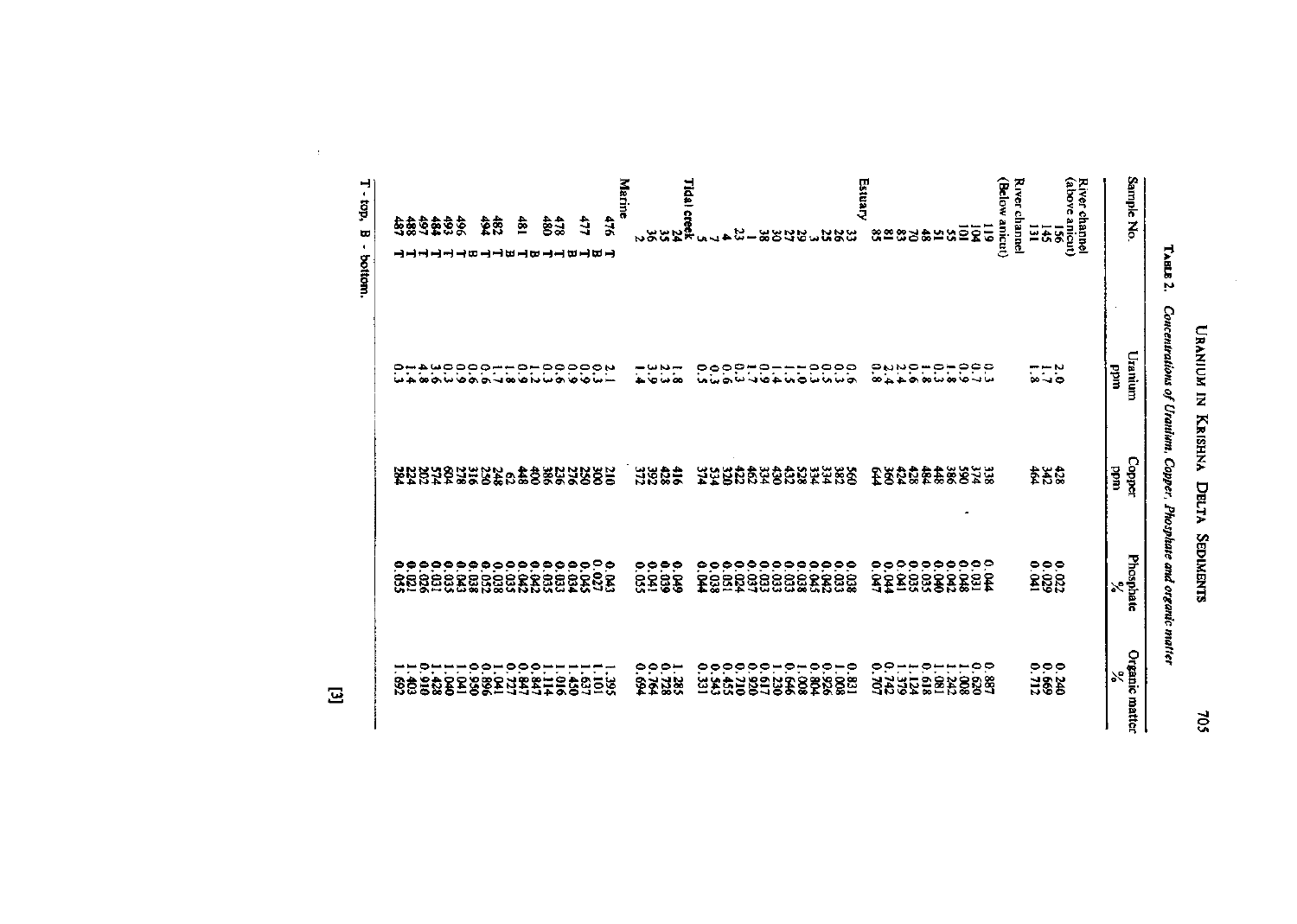in the estuary. The average concentration in the regions of head (9 km), middle (12 km) and mouth  $(5 \text{ km})$  of the estuary are 0.42, 1.30 and 0.37 ppm respectively.<br>The variation of uranium with distance in the estuary is shown in Fig. 2. The The variation of uranium with distance in the estuary is shown in Fig. 2. highest concentration of uranium averaging 2.33 ppm is observed in the tidal creek sediments. In the marine environment, the content of uranium on an average is 1.5 ppm, in the top and 0.96 ppm in the bottom portions of the cores. There seems to be on systematic and significant variation of uranium either with the length of the core or with the depth of collection. There appears to be some amount of lateral variation in the marine environment lower at the mouth of the river and higher on ei'her side of the mouth. Scatterplots of uranium versus organic matter, phosphate and copper are shown in Fig. 3.



Fig. 2. Variation in **the** concentration of uranium with distance in the Krishna Estuary.

The uranium content in the offshore region of the Krishna Delta is lower in comparison with its counter-part, the Godavari Delta (2.0 to 6.1 ppm; Naidu, 1968). It is to be noted that the values of uranium (1.3 ppm) in the clays of the Indian Ocean obtained by Starik *et al.* (1958) are comparable to those from the offshore region. There is no significant variation in the montmorillonite distribution in the various environments of the Krishna Delta.

# **DISCUSSION**

The distribution of uranium during transport and sedimentation is related to the processes of oxidation and reduction, cation exchange, solubility of the salts, coprecipitation, presence of humic acids, aqueous regime (in relation to time) and finally the water exchange environment (Ginzburg, 1960).

The dispersion of uranium in relation to the other constituents of the sediments of the various sub-environments *viz.,* the impounded water sediments, the zone just below the anicut, estuary (head, middle and mouth), tidal creek and marine environments of the delta are discussed.

The concentrations of uranium (1.8 ppm) and copper (412 ppm) in the sediments of the impounded water upstream are slightly higher in comparison with those in the areas downstream of the anicut and estuary. This may be due to the selective assimilation and adsorption of uranium and copper on the clays. This is promoted further by the pH (neutral to slightly acidic) of the waters and longer contact of the water with the sediments (large aqueous regime). This pH condition of water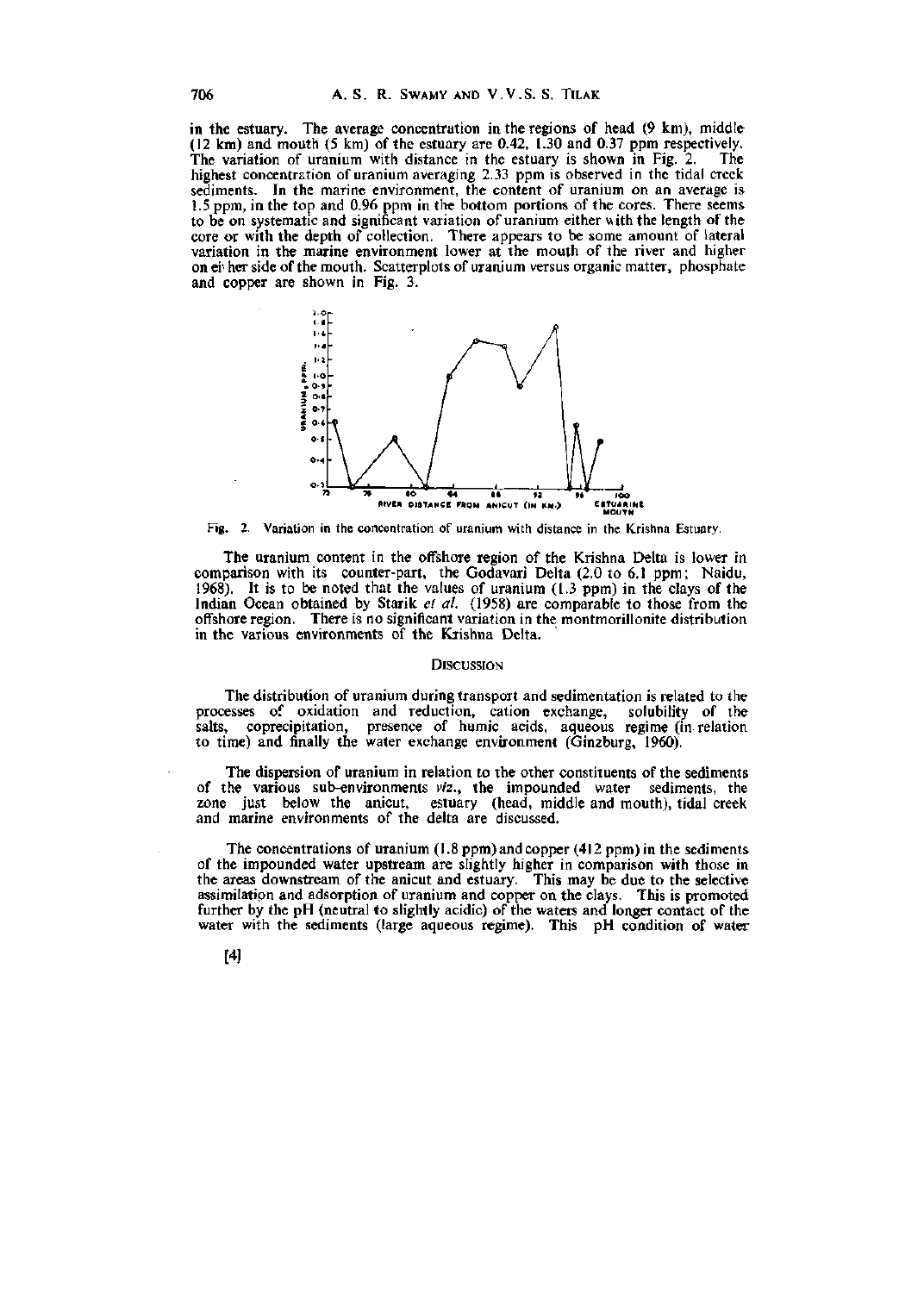prevents the phosphate from settling, as is indicated by the low phosphate content.<br>This is in agreement with the observation of Ronov and Korzina (1960) in their studies on phosphorus in sedimentary rocks.

The variation of phosphate concentration in the river channel is not significant. Its behaviour is more similar to uranium in the tidal creek though no relationship is evident between them (Fig. 3). On the otherhand, iron and phosphate seem to be related perhaps forming ferriphosphate (Swamy, 1970).



Fig. 3. Scatter plots of uranium vs organic matter, phosphorus and copper.

The uranium, in the clay fraction, immediately downstream of the anicut is affected by the rapidity of the flow of water which in turn affects the aqueous regime, resulting in the lesser adsorption by the clays. There is a gradual increase of uranium and organic matter contents in the estuary from head to middle portions and a decrease towards the mouth (Fig. 2). This may be attributed to the more stabilised conditions in the flow of water at the head and middle portions. The decrease towards the mouth may be due to the relative disturbance at the mouth, eventhough there is no significant change in the organic matter. The covariation of organic matter with uranium (Fig. 3) suggests that uranium in this zone is being fixed in the sediments by the organic matter and not so much by the clay minerals.

The relationship between uranium and copper in the estuarine zone, tidal creek and marine environments is not significant. Uranium, organic matter and phosphate are high and copper low in the tidal creek, compared to the upper reaches of the estuary. This indicates that uranium is increasingly being adsorbed by organic matter in preference to copper. This is so because the greater amount of indigenous humic matter derived from micro and macro organisms and plant material fixes uranium by a process of cation exchange (Szalay, 1958; Vine et al., 1958). This fact is further supported by a covariation of organic matter with uranium and a corresponding negative relation with copper. This observation of a negative relationship of copper with organic matter is contrary to the observed data

 $[5]$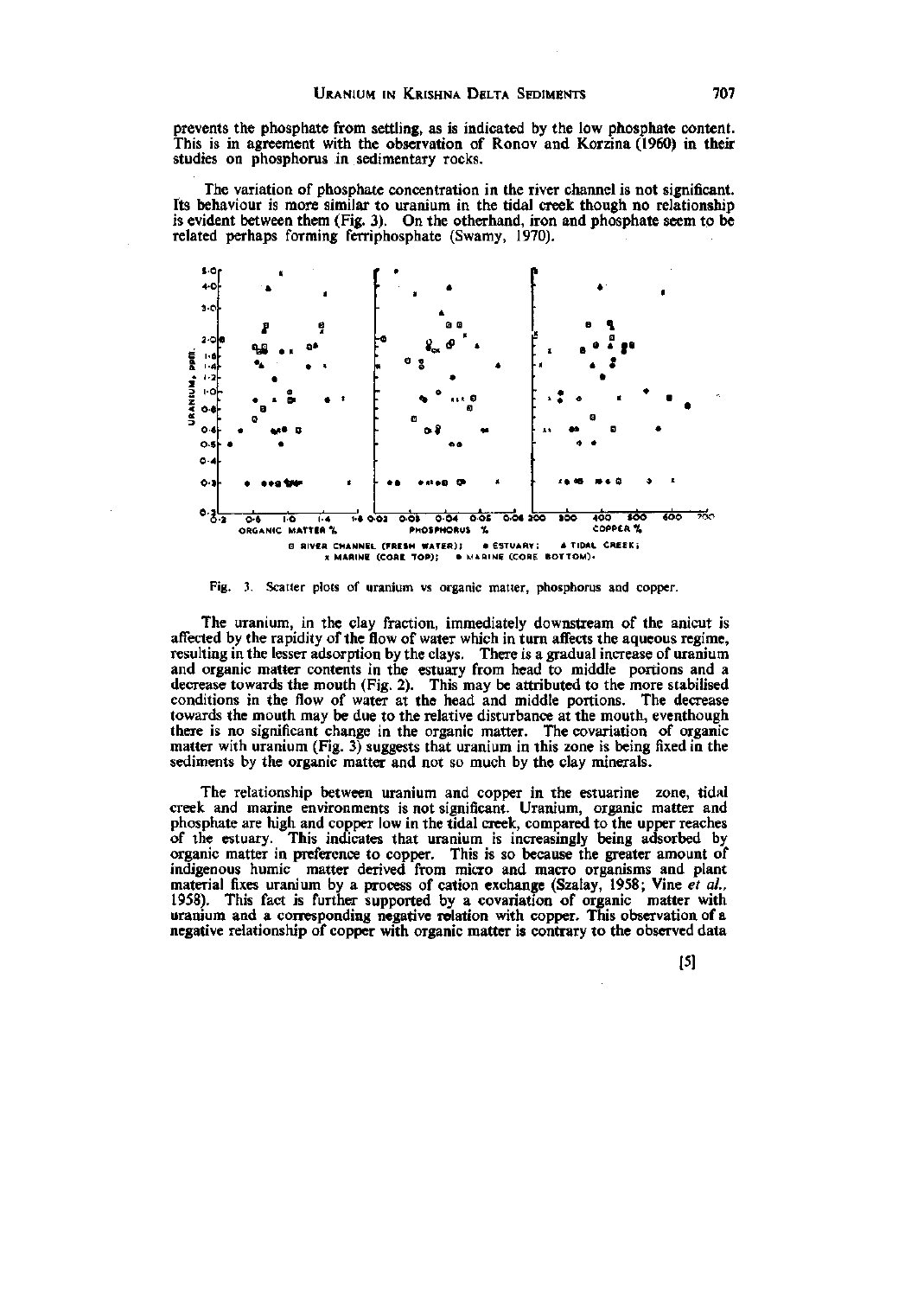elsewhere (Goldberg and Arrehenius, 1958; La Riche, 1959). On the other hand, copper seems to be associated with hydroxides of manganese and iron (Swamy,1970). The low content of uranium opposite to the river mouth is attributable to the higher rate of sedimentation which interferes with the process of adsorption. In the region to the south of the mouth, the uranium content is high although the organic matter content is about the same. This is surmised to be due to the area having a lower rate of sedimentation, in general, the transportation of the river sediments in this area is towards northeast (Sewell, 1925).

Fixation of uranium in the sediments is mainly due to the physico-chemical factors like adsorption, pH, aqueous regime and organic matter. The role of montmorillonite does not seem to be significant.

#### **REFERENCES**

ALLISON, L. E. 1935. Organic soil carbon by reduction of chromic acid. *Soil Science,* 40:311-322.

- GEIER, F. H. AND W. H. HOLLAND 1957. Equipment and analytical procedures in geochemical radiometric reconnaisance for uranium. *U. S. A. E. C Bull. R. M. E.* 1091, pp 20-22.
- GiNZBRUG, I. I. 1960. Principles of geochemical prospecting. *Pergaman Press, London,* p. 190-
- GOLDBERG, E D. AND G. O. S. ARRHENUS 1958. Chemistry of Pacific pelagic sediments. *Geochem. et cosmo. Acta,* 13: 153-212.
- KHOSLA, A.N. 1951. Appraisal of water resources, analyses and utilisation of data. *Proc. U. N. Sci. Cong. Conservative IItil Resources,* 4: 75-76.
- KRUMBEIN, W. C. AND F. J. PETTIJOHN 1938. Manual of sedimentary petrography. New York, *Appleton-century-Crafts Inc.,* p. 166.
- LE RECHE, H. H. 1959. The distribution of certain trace elements in the lower Lias of southern England. *Geochim. et cosmochim. Acta.,* 1: 101-122.
- NAIDU, A. S. 1968. Some aspects of texture, mineralogy and geochemistry of the modern deltaic sediments of the Godavari River, India. *Ph. D. thesis, Andhra University, Waltair* (unpublished).

ROCHFORD, D. J. 1951. Aust. Jour. Mar. Fresh Water Res., 2: 1-116.

- RoNOv, A. B. AND G. A. KoRziNA 1960. Phosphorus in sedimentary rocks. *Geochemistry*  8: 805-829.
- SANDELL, E. B. 1950. Colorimetric determination of trace metals. *Inter Science, New York.*
- SEWELL, R. B. S. 1925. A study of the nature of the sea-bed and of the deep-sea deposits of the Andaman Sea and Bay of Bengal. *Memoirs of the Astatic Society of Bengal,* 9: (2) part II: 29-49.

STARIK, I. E. *et al,* 1958. *Geochemistry* 1: 1-15.

[6]

- SwAMY, A. S. R. 1970. Studies on some aspects of the modern deltaic sediments of the Krishna River, India (unpublished).
- SzALY, A. 1958. The significance of humus in the geochemical enrichment of uranium, *Peaceful uses of atomic energy,* 2; 182-186.

VINE, J. D. *et al.* 1958. The role of humic acids in the geochemistry of uranium. *Ibid.*  2: 187-191.